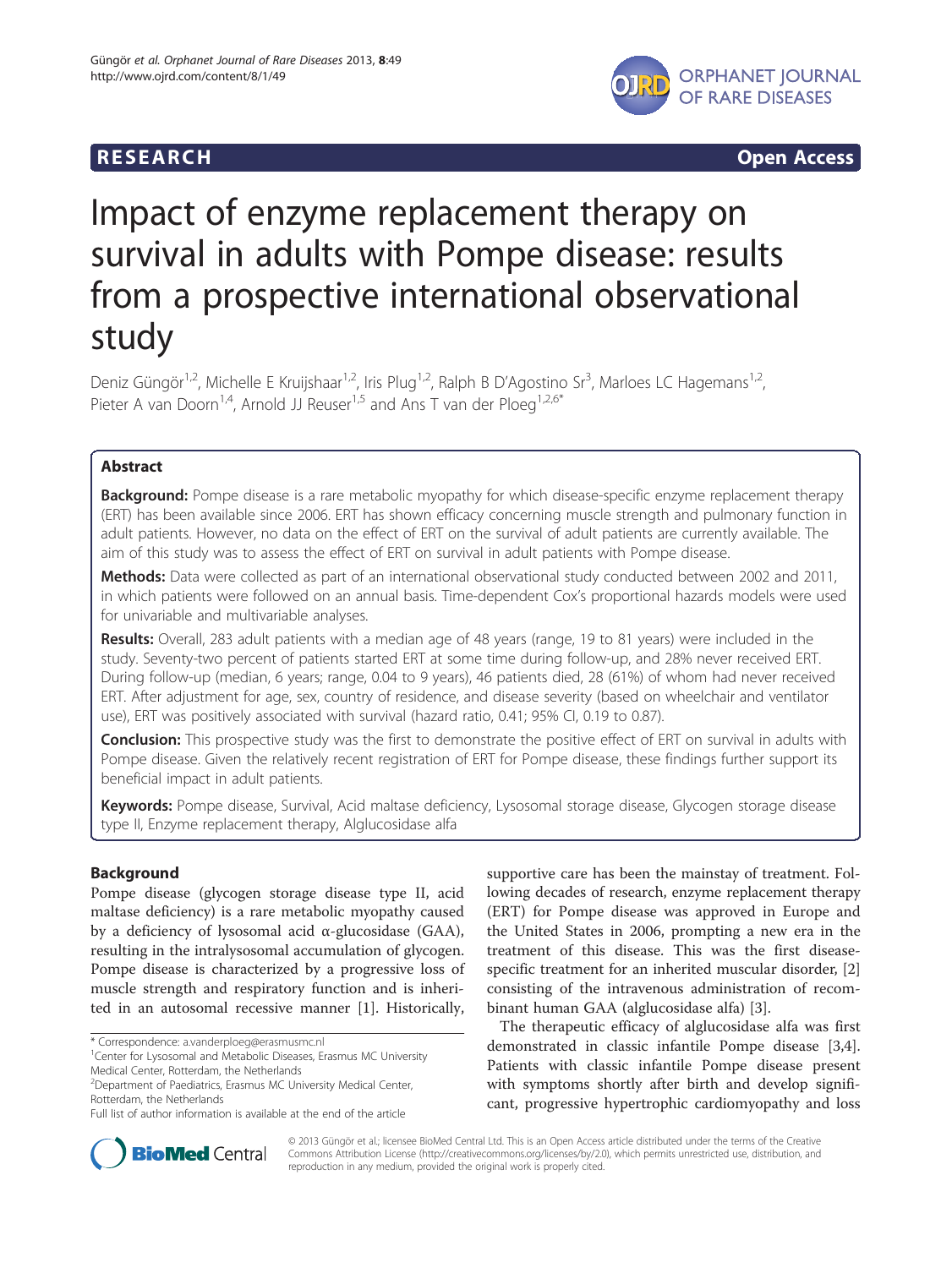of skeletal muscle function within months if they remain untreated [\[5](#page-6-0)]. Cardiorespiratory failure is the primary cause of mortality, typically occurring within the first year of life [[5](#page-6-0)]. With the introduction of ERT, survival in patients with classic infantile Pompe disease has increased significantly; [[5\]](#page-6-0) the oldest infants treated with ERT are now 14 years of age [\[4,6](#page-6-0)].

The rapid decline in classic infantile Pompe disease is explained by the complete lack of GAA activity [[1](#page-6-0)]. However, the majority of patients with Pompe disease express some residual GAA activity, leading to a spectrum of disease presentations [\[7](#page-6-0)]. In adults, the disease progresses more slowly, with loss of ambulation and wheelchair and respirator dependency developing in later stages of the disease at varying ages [\[8](#page-6-0)]. Their primary cause of death is respiratory failure [\[1,7\]](#page-6-0).

Trials of ERT in adults were initiated much later than those in infants. The first and only placebo-controlled randomized trial started at the end of 2005 and included 90 patients. Over a period of 78 weeks, treatment with alglucosidase alfa resulted in an improved walking distance on the six-minute walk test and stabilization of pulmonary function, meeting both primary endpoints of the trial [[9\]](#page-6-0). Since 2006, more adult patients are gradually being treated [[10](#page-6-0)-[15\]](#page-6-0), but no studies to date have assessed the impact of ERT on survival in adults.

As an ultra-orphan drug, alglucosidase alfa is an expensive treatment; in several countries around the world, its high cost and lifelong administration have led to a debate on its reimbursement in adults. Survival is a key parameter in this discussion. Our centre has systematically collected data on patients with Pompe disease since 2002, before the approval of ERT. This activity has provided a unique set of long-term survey-based data allowing the evaluation of a large international patient population, both treated and untreated. To date, this database has the longest consistent follow-up providing information on patients with Pompe disease prior to and following ERT initiation. Findings from this survey recently revealed that untreated adults with Pompe disease have higher mortality than the general population [\[16\]](#page-6-0). Age, wheelchair and ventilator dependency, and level of handicap appeared to be the main indicators of lower life expectancy [[16](#page-6-0)].

The aim of the current study was to use data collected from the same patient survey to explore the potential effect of ERT on survival in adults with Pompe disease. We report here the results of this prospective, international observational study.

### Methods

# The International Pompe Association/Erasmus MC Pompe Survey

The International Pompe Association (IPA)/Erasmus MC Pompe Survey, an ongoing international observational follow-up study on the clinical course of patients with Pompe disease, has continually enrolled patients since May 2002. The design of this prospective study was described elsewhere [[17,18\]](#page-6-0). Patients were recruited through patient organizations affiliated with the IPA from Australia, Canada, Germany, the Netherlands, the United Kingdom, the United States, and a small number of patients from other countries. Dutch patients included in the analyses participated either directly through Erasmus MC (the designated centre for all known patients with Pompe disease in the Netherlands) or through the Dutch patient organization. Enrolment was independent of the stage of disease and the age of disease onset. The IPA/Erasmus MC Pompe Survey covers the entire spectrum of the disease and is representative of the adult Pompe population [\[19\]](#page-6-0).

Information was collected through annual questionnaires, which asked patients about their medical history, current disease status, use of care, and quality of life. For Dutch patients, additional data were obtained during regular clinical evaluations at Erasmus MC, producing more frequent follow-up measurements than for other patients. The date of the last completed questionnaire before September 2011 was considered as the date of last follow-up, or - for the Dutch group - the date of the last visit if this came last. When questionnaires were not returned it was investigated whether the patient had died. The date of death was either reported, or estimated to be halfway between the date of completion of the last questionnaire and the date at which the next questionnaire should have been completed.

All research protocols were approved by the Medical Ethics Committee of Erasmus MC and/or the Central Committee on Research Involving Human Subjects. Written informed consent was obtained from all patients.

The current study included only patients 18 years of age or older at study entry and used data collected until September 2011. At that time, the database included information on 369 participants 18 years of age or older at enrolment. Patients were excluded from the analysis if only baseline data were available (n=71), if they had started receiving ERT before study enrolment (n=13), or if relevant baseline data were missing (n=2).

### Statistical analysis

Data describing the patients' characteristics are presented as medians and ranges. Patient characteristics were compared using the Mann–Whitney test or the  $\chi^2$ test. Survival time was assessed from the date of study entry until the date of last follow-up or until death. The association between overall survival of adult patients and treatment with ERT was estimated using timedependent Cox proportional hazard regression models, both for univariable as well as multivariable analyses.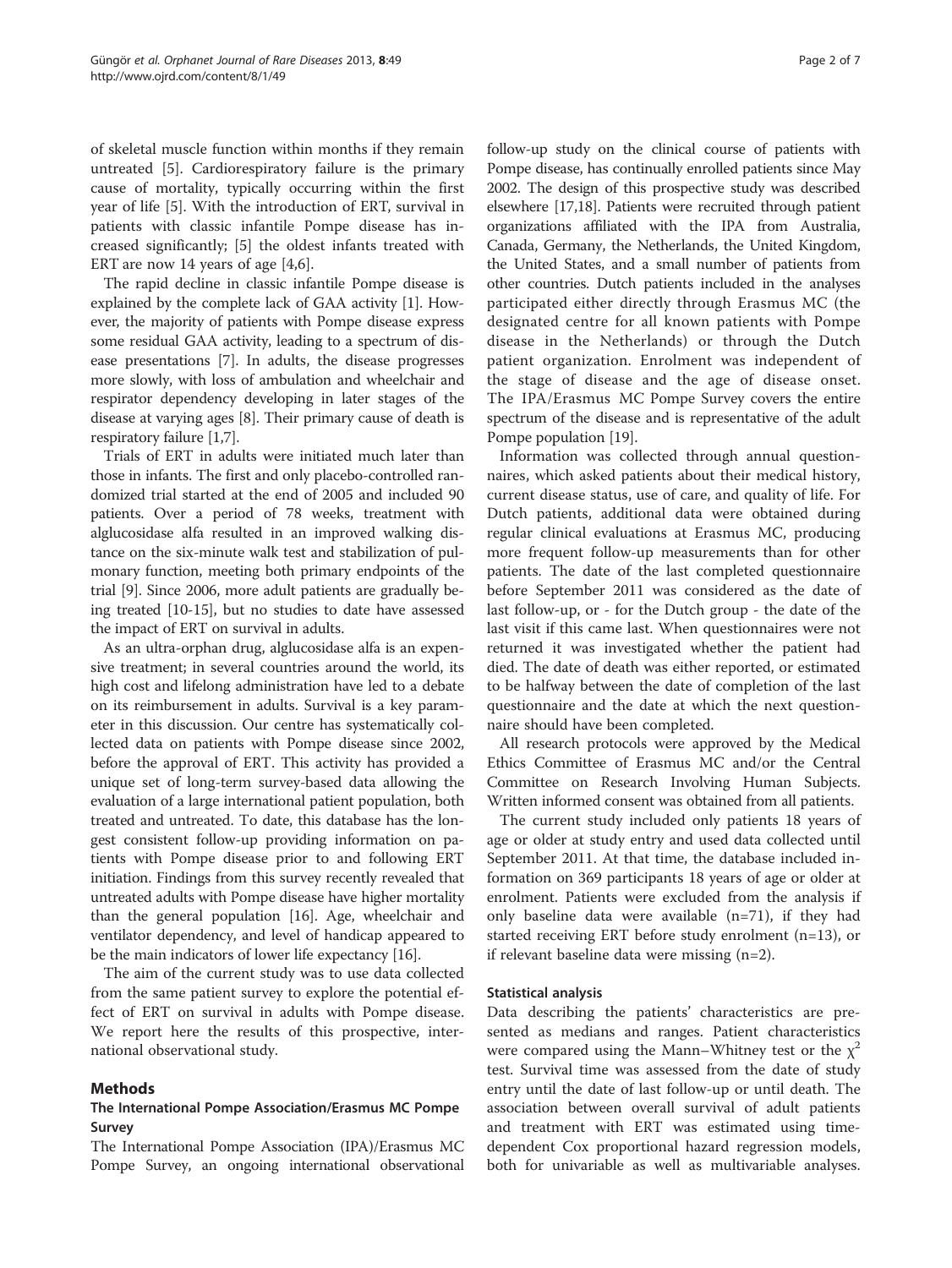The following covariates were considered and chosen a priori: age, sex, disease severity (based on wheelchair and ventilator use), and country of residence. The results are presented as hazard ratios (HRs) with 95% confidence intervals (CIs).

Two models were generated to describe the relationship between ERT and overall survival in adult patients with Pompe disease. In both models, ERT was included as a time-dependent covariate that took the value 0 before the start of treatment and switched to 1 at the start of treatment. As long as patients were not receiving ERT, they contributed to the untreated group and acted as controls for the treated patients during the treatment period. In the primary model (model 1a), in addition to ERT, age categories and disease severity were also modelled as time-dependent covariates and hence were updated at the start of ERT. An intent-to-treat approach was adopted in which patients who discontinued treatment were considered to have remained in the treatment group until the end of follow-up. The sensitivity of these analyses to including age and severity as time-dependent covariates was investigated using a second model with ERT as a time-dependent variable only (model 2a). Further to the intent-to-treat approach, the primary and secondary analyses were also conducted to account for the actual treatment duration. In these models, all patients who discontinued treatment were censored at the time of discontinuation (models 1b and 2b). The validity of the proportional hazards assumption was assessed by examining plots of the cumulative hazard function on a linear and logarithmic scale, stratified by categories of the covariates. Proportionality was assumed if the curves were parallel.

Statistical tests were conducted using SPSS for Windows (version 17; SPSS Inc., Chicago, IL) and SAS (version 9.2; SAS Institute Inc., Cary, NC). A P-value  $\leq 0.05$ was considered statistically significant.

# Results

### Patient characteristics

Overall, 283 adult patients with Pompe disease (77% of those enrolled) were eligible for analysis. The baseline characteristics of these patients are shown in Table 1. Seventy-two percent of patients started ERT at some time during follow-up, and 28% never received ERT. The median age of the patients at study entry was 48 years (range, 19 to 81 years), with a median disease duration of 9 years (range, 0 to 32 years). Fifty-three percent of the patients were women.

Table [2](#page-3-0) shows the characteristics of the ERT and the non-ERT groups at the start of ERT and at study entry. For patients who received ERT during follow-up, the median age at the start of ERT was comparable to the median age at study entry of patients who never received

### Table 1 Patient characteristics and follow-up\*

| <b>Characteristics</b>                                | $n = 283$     |
|-------------------------------------------------------|---------------|
| Female, n (%)                                         | 149 (53)      |
| Median age at study entry, years (range)              | 48 (19-81)    |
| Median age at diagnosis, years (range)                | $38(1 - 72)$  |
| Median disease duration at study entry, years (range) | $9(0-32)$     |
| Country of residence, n (%)                           |               |
| Netherlands                                           | 109 (39)      |
| United Kingdom                                        | 23(8)         |
| <b>United States</b>                                  | 71 (25)       |
| Germany                                               | 48 (17)       |
| Othert                                                | 32 (11)       |
| Disease severity at study entry, n (%)                |               |
| No wheelchair use or respiratory support $†$          | 134 (47)      |
| Wheelchair use                                        | 37(13)        |
| Use of respiratory support                            | 42 (15)       |
| Both wheelchair use and respiratory support           | 70 (25)       |
| Median follow-up time, years (range)                  | $6(0.04-9)$   |
| ERT during the course of the study, n (%)             | 204 (72)      |
| Median ERT duration, years (range)                    | $4(0.2-8)$    |
| Median age at start of ERT, years (range)             | $51(24 - 76)$ |
| Died during follow-up, n (%)                          | 46 (16)       |
| Median age at death, years (range)                    | 59 (23-86)    |

\* Continuous variables are expressed as median (range). Categorical variables are expressed as n (%). ERT denotes enzyme replacement therapy

† Including patients from Australia and Canada.

‡ Respiratory support includes partial and full-time invasive and non-invasive respiratory support.

ERT. Differences in sex, age at diagnosis, disease duration, and disease severity (based on use of wheelchair and respiratory support) between treated patients at the start of ERT and untreated patients at enrolment were not significant, whereas country of residence differed with borderline statistical significance.

During the 1676 person-years of follow-up (median, 6 years; range, 0.04 to 9 years), for 46 patients a death confirmation was received from the patient organization, the family or the treating physician. Twenty-eight (61%) of these patients were in the non-ERT group. The median age at death was 59 years (range, 23 to 86 years). Compared with the total patient population, the deceased patients were more severely affected by Pompe disease at study entry. Thirty-seven of the 46 deceased patients (80%) used either a wheelchair or a ventilator or both at study entry compared with 53% of the overall patient population. Causes of death in 21 of the 46 cases were  $(n=16)$  or could be  $(n=5)$  related to Pompe disease (e.g., respiratory insufficiency). In the remaining 25 cases, the cause of death was either unknown (n=20) or not related to Pompe disease (n=5). Of the 28 patients who died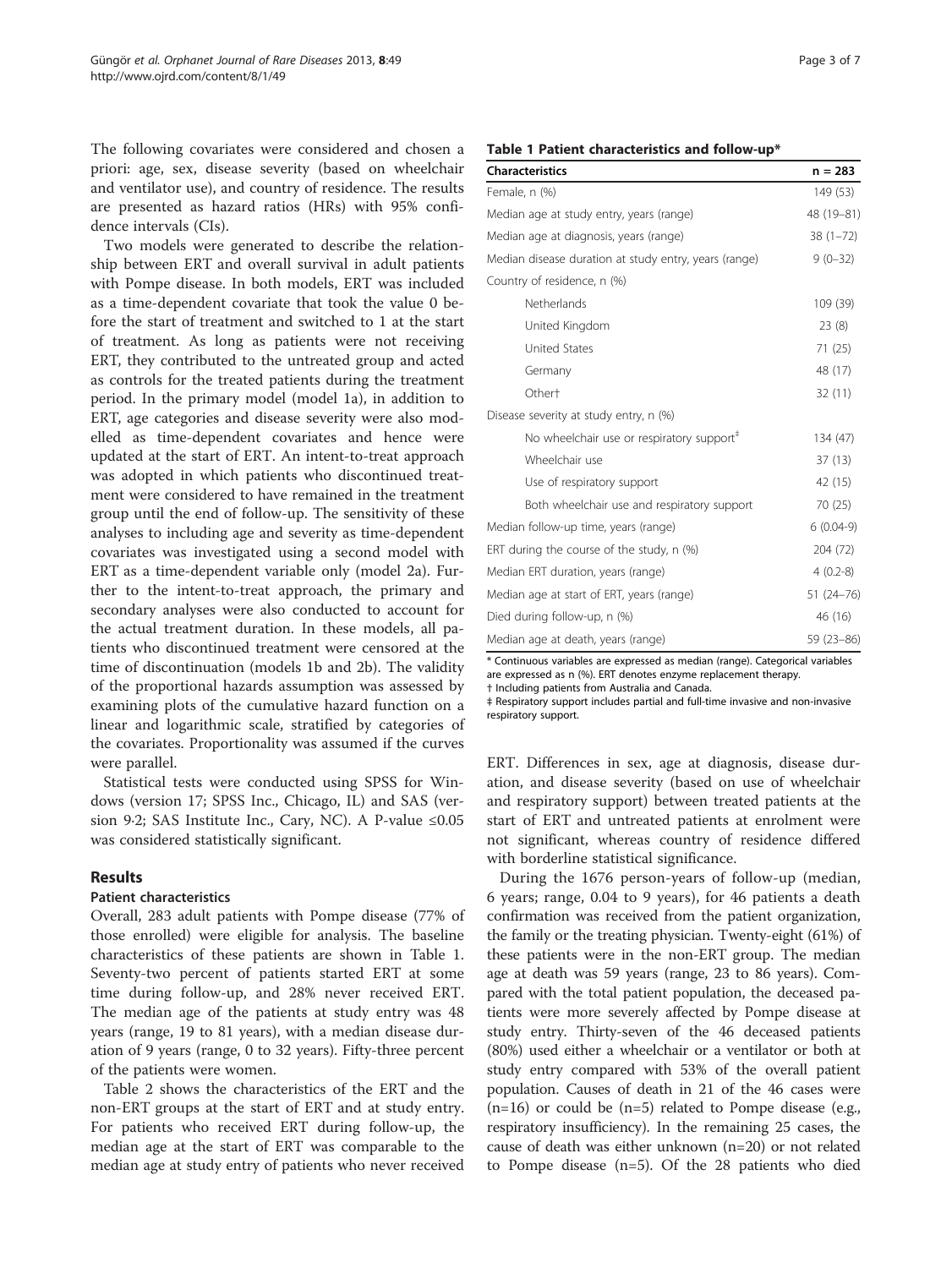<span id="page-3-0"></span>

|        | Table 2 Patient characteristics for the ERT group at study entry or start of ERT and for untreated patients at study |  |  |  |  |
|--------|----------------------------------------------------------------------------------------------------------------------|--|--|--|--|
| entry* |                                                                                                                      |  |  |  |  |

|                                                                    | ERT group ( $n = 204$ ) |                 | Non-ERT group ( $n = 79$ ) | P Valuet |
|--------------------------------------------------------------------|-------------------------|-----------------|----------------------------|----------|
| <b>Characteristics</b>                                             | At study entry          | At start of ERT | At study entry             |          |
| Female, n (%)                                                      | 104(51)                 | 104(51)         | 45 (57)                    | 0.37     |
| Median age at study entry/start of ERT, years (range)              | 47 (19-73)              | $51(24 - 76)$   | $51(20-81)$                | 0.48     |
| Median age at diagnosis, years (range)                             | $38(1 - 72)$            | $38(1 - 72)$    | $42(2-67)$                 | 0.45     |
| Median disease duration at study entry/start of ERT, years (range) | $7(0-31)$               | $11(0.2-33)$    | $12(0-32)$                 | 0.75     |
| Country of residence, n (%)                                        |                         |                 |                            | 0.05     |
| Netherlands                                                        | 86 (42)                 | 86 (42)         | 23(29)                     |          |
| United Kingdom                                                     | 18(9)                   | 18(9)           | 5(6)                       |          |
| United States                                                      | 44 (22)                 | 44 (22)         | 27(34)                     |          |
| Germany                                                            | 37 (18)                 | 37(18)          | 11(14)                     |          |
| Other‡                                                             | 19(9)                   | 19(9)           | 13(17)                     |          |
| Disease severity at study entry/start of ERT, n (%)                |                         |                 |                            | 0.45     |
| No wheelchair use or respiratory support§                          | 99 (49)                 | 70 (34)         | 35(44)                     |          |
| Wheelchair use                                                     | 26(13)                  | 37(18)          | 11(14)                     |          |
| Use of respiratory support                                         | 31(15)                  | 29 (14)         | 11(14)                     |          |
| Both wheelchair use and respiratory support                        | 48 (24)                 | 68 (33)         | 22(28)                     |          |
| Median follow-up time from study entry/start of ERT, years (range) | $7(1-9)$                | $4(0.2-8)$      | $4(0.04-9)$                | 0.05     |
| Died during follow-up, n (%)                                       | 18(9)                   | 18(9)           | 28 (35)                    | < 0.001  |

\* Continuous variables are expressed as median (range). Categorical variables are expressed as n (%). ERT denotes enzyme replacement therapy.

† P value for differences between ever-treated patients at the start of ERT and never-treated patients (at study entry) as assessed with a Mann–Whitney test or the

 $x^2$  test. ‡ Including patients from Australia and Canada.

§ Respiratory support includes partial and full-time invasive and non-invasive respiratory support.

without ever having received ERT, 19 died before or in the year that ERT obtained approval (2006), and 9 died later.

Nineteen of the 204 patients who received ERT stopped treatment during follow-up. The median treatment duration in these patients was 1.4 years (range, 0.2 to 4.7 years), and the median time after stopping treatment until the end of follow-up was 1.2 years (range, 0.05 to 4.0 years). Reasons for discontinuation were related to allergic type reactions/adverse events  $(n = 10)$ , lack of treatment effect ( $n = 4$ ), pregnancy ( $n = 2$ ), and unknown  $(n = 3)$ . Four of the patients who stopped treatment died, including 3 who had received ERT for less than 1.5 years. Of these 4 patients, 1 died 6 weeks after stopping treatment, and the other 3 patients died between 1 and 2.5 years after stopping treatment.

# Association between Ert and survival

Table [3](#page-4-0) summarizes the results from the primary multivariable Cox proportional hazard regression model (model 1a). ERT was shown to be positively associated with survival (HR, 0.46; 95% CI, 0.22 to 0.95) in the univariable analysis. After adjustment for age, sex, country of residence, and disease severity, the HR for ERT was 0.41 (95% CI, 0.19 to 0.87). The model using only ERT as a time-dependent covariate (model 2a) produced

an HR of 0.51 (95% CI, 0.24 to 1.10). The analyses in which the patients who discontinued treatment were included until discontinuation resulted in HRs of 0.33 (95% CI, 0.15 to 0.73) and 0.42 (95% CI, 0.19 to 0.93) for models 1b and 2b, respectively. The Forest plot in Figure [1](#page-4-0) illustrates the HRs and 95% CIs of all models.

#### Discussion

This is the first study to show the beneficial effects of ERT on the survival of adult patients with Pompe disease, a clinically meaningful finding especially given the slowly progressive disease course and relatively short treatment period. ERT in Pompe disease was initially approved for all patients in the United States and Europe on the basis of the prolonged survival of severely affected infants with classic Pompe disease and later by the significant gain in walking distance and stabilized pulmonary function in adult patients [[8,9,20\]](#page-6-0).

We observed the significant effect of ERT on survival as part of an international observational study that provided access to data from 283 adult patients with Pompe disease. Because most adult patients with Pompe disease eventually die of respiratory failure [[1,7\]](#page-6-0), the beneficial effect of ERT on survival is likely to be related to its positive effect on pulmonary function. The hazard ratio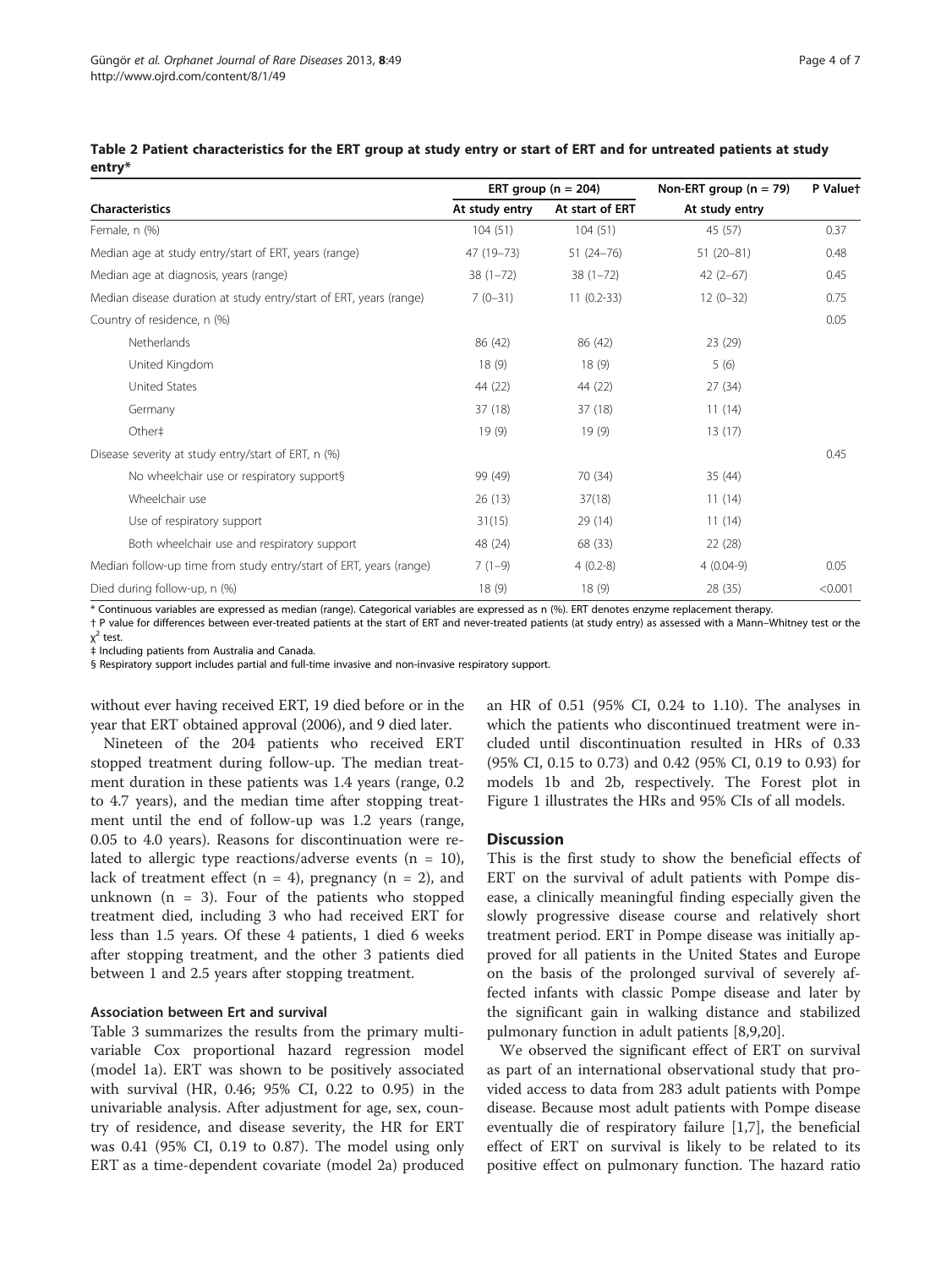<span id="page-4-0"></span>

|                                             | Model 1at    |               |         |  |
|---------------------------------------------|--------------|---------------|---------|--|
| Time-dependent cox regression model         | <b>HR</b>    | 95% CI        | P Value |  |
| ERT‡                                        | 0.41         | 0.19 to 0.87  | 0.02    |  |
| Age (in quartiles)                          |              |               | 0.14    |  |
| <37 years (ref)                             |              |               |         |  |
| 37-48 years                                 | 1.26         | 0.38 to 4.12  | 0.71    |  |
| 48-57 years                                 | 1.42         | 0.44 to 4.61  | 0.56    |  |
| $\geq$ 57 years                             | 2.57         | 0.86 to 7.72  | 0.09    |  |
| Sex                                         | 1.01         | 0.55 to 1.87  | 0.98    |  |
| Disease severity                            |              |               | 0.001   |  |
| No wheelchair use or respiratory support ‡  | 1            |               |         |  |
| Wheelchair use                              | 2.87         | 0.98 to 8.36  | 0.05    |  |
| Use of respiratory support                  | 2.05         | 0.62 to 6.77  | 0.24    |  |
| Both wheelchair use and respiratory support | 5.32         | 2.25 to 12.56 | < 0.001 |  |
| Country of residence                        |              |               | 0.13    |  |
| Netherlands (ref)                           | $\mathbf{1}$ |               |         |  |
| United Kingdom                              | 1.35         | 0.46 to 3.95  | 0.58    |  |
| United States                               | 2.14         | 1.01 to 4.55  | 0.05    |  |
| Germany                                     | 0.62         | 0.19 to 1.95  | 0.41    |  |
| Other§                                      | 1.23         | 0.42 to 3.63  | 0.70    |  |

\* ERT denotes enzyme replacement therapy and HR hazard ratio.

† Intent-to-treat approach with ERT, age categories, and disease severity as time-dependent covariates.

‡ Values for ERT were derived after adjustment for age, sex, disease severity, and country of residence.

§ Including patients from Australia and Canada.

‡Respiratory support includes partial and full-time invasive and non-invasive respiratory support.



of 0.41 indicates that given a specific point in time a patient on ERT has a 59% smaller chance of dying than someone not on ERT. The interpretation of this effect over the entire follow-up period is, however, not intuitive. Because of the time-dependent nature of the analysis it was not possible to estimate the additional years of life gained under ERT. However, we have made 'ad hoc' calculations assuming the adjusted HR can be interpreted as a relative risk over approximately 4 years median and 8 years maximum follow-up (from start of treatment). Using the overall raw death rate as an estimate of the raw death rate of the treated population (16%, 46/283), eight years of ERT would result in 1 year of life gained.

Our estimate should be conservative as many patients in our cohort started treatment late in their disease course and ERT was not registered until 2006. It has been hypothesized that starting treatment early in the disease course results in a better clinical outcome [[9-11,13](#page-6-0)]. Indeed, all patients (with one exception) in the ERT group who subsequently died were dependent on a wheelchair and/or a ventilator and thus had a very advanced stage of disease when they first received ERT. The effect of ERT on survival may therefore be greater if treatment is initiated earlier. In addition, the positive effect of ERT observed in this analysis overall suggests that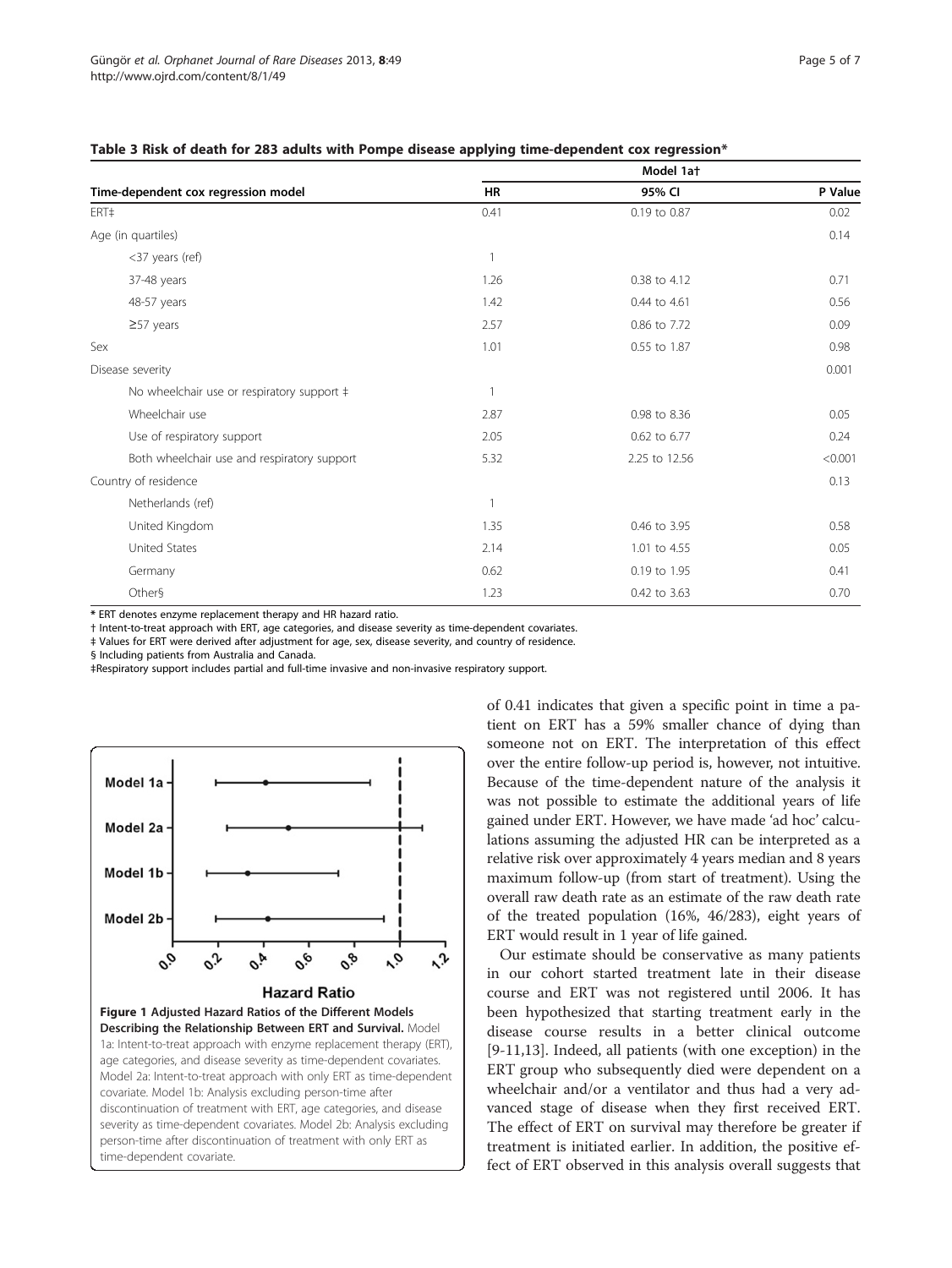patients with advanced disease may also benefit from treatment. Further research is required to investigate the association between disease severity and treatment effect.

Collecting sufficient data to demonstrate treatment efficacy is a challenge in rare diseases. Demonstrating improved survival is particularly difficult in a slowly progressive disease such as adult Pompe disease. The opportunity to compare the natural course of Pompe disease with the disease course following ERT highlights the importance of our unique database. In this cohort, the majority of patients switched from being untreated to being treated with ERT during follow-up. Therefore, we conducted Cox regression analyses using ERT as a time-dependent variable, which was considered the most suitable method because it prevents "immortal time" bias. Immortal time bias refers to a period of follow-up or observation time during which death cannot occur, [[21\]](#page-6-0) which in our study would be the time until ERT became available for the patients who survived to that time point and received treatment afterward.

Our study was observational and did not have the scientific rigor of a randomized controlled trial, which is generally considered the most appropriate method for comparing the effects of (alternative) treatments. However, a placebo-controlled randomized clinical trial over as many years as in our observational study is not possible nor is it ethically acceptable to conduct; our prospective follow-up study provided a valid alternative [[22\]](#page-6-0). In addition, a clinical trial requires very strict inclusion and exclusion criteria and may not be representative of the entire adult Pompe patient population. Recruitment through a patient organization could also result in more or less severely affected patients being excluded. However, demographic and clinical characteristics of our study population show that patients were included across the entire disease spectrum and were representative of the whole patient population. A number of confounders were adjusted for in the analysis, including age, gender and disease severity, as well as country of residence to capture country specific differences such as variation in approaches to care. Selection bias was further minimized through the time dependent nature of the analysis, as the same patient could contribute to both the untreated and treated period.

Our results were robust across the different models, strengthening our conclusion that ERT positively influences patient survival. We used the equivalent of an intent-to-treat approach, because this is the standard method of analysis used to assess treatment effects in clinical trials. This cohort included 19 patients who stopped treatment during follow-up, and it may be perceived as unfair to include their time after discontinuation of ERT as "time on treatment". An additional analysis in which patients who discontinued treatment were followed only until the end of treatment provided similar results to the intent-to-treat analyses, but with greater statistical significance.

# Conclusions

Enzyme replacement therapy with alglucosidase alfa is currently the only approved disease-specific therapy for Pompe disease. Although not curative, it has changed patients' perspectives through demonstrated improvements in muscle strength, pulmonary function, and other clinical parameters. Our novel findings reported here show ERT to also have a positive impact on survival of adult patients with Pompe disease. This may be considered an important and clinically meaningful observation, which is particularly relevant with respect to the recent discussion concerning the reimbursement of ultra-orphan drugs.

#### Competing interests

Research on Pompe disease at Erasmus MC is financially supported by the following parties: ZonMw - the Netherlands Organisation for Health Research and Development [project no. 152001005]; the Dutch TI Pharma initiative "Sustainable Orphan Drug Development through Registries and Monitoring (T6-208); "EUCLYD - a European Consortium for Lysosomal Storage Diseases" (health F2/2008 grant agreement 201678); the Prinses Beatrix Fonds [project no. OP07-08]; and Genzyme Corporation, Cambridge, MA, USA. Since August 2004, A.T. vd.P. and A.J.J.R., have provided consulting services for Genzyme Corp, Cambridge, MA, USA, under an agreement between Genzyme Corporation and Erasmus MC, Rotterdam, the Netherlands. This agreement also covers financial support for Erasmus MC to pursue research in the field of Pompe disease. Erasmus MC and inventors of the method of treatment of Pompe disease by enzyme replacement therapy receive royalty payments pursuant to Erasmus MC policy on inventions, patents and technology transfer. The authors confirm independence from the funders; the content of the article has not been influenced by the funders.

#### Authors' contributions

DG was involved in the study design, and data collection, performed the statistical analyses and drafted the manuscript. MEK, IP and RBD supervised the statistical analyses, made substantial contributions to the interpretation of the results, and critically revised the manuscript. MLCH was involved in the design of the study and data collection and critically reviewed the manuscript. PAvD, AJJR, and ATvdP conceived of the study, participated in its design and in the interpretation of results, and coordinated the drafting of the manuscript. All authors read and approved the manuscript.

#### Acknowledgements

This study was a joint initiative of the IPA and the Erasmus MC. We thank all patients for participating in the study and Ria Broekgaarden, the family House, Allan Muir, Thomas Schaller, Guy Ashford-Smith, Helen Walker, Marsha Zimmerman, and Rineke Nelisse for their contribution to the organizational part of the study. Furthermore, we are grateful to Dr. Joseph Massaro (Boston University) for his statistical advice. Finally, we thank Tim Stentiford (MediTech Media) for providing medical editorial assistance. Financial support for medical editorial assistance was provided by Erasmus MC.

#### Author details

<sup>1</sup> Center for Lysosomal and Metabolic Diseases, Erasmus MC University Medical Center, Rotterdam, the Netherlands. <sup>2</sup>Department of Paediatrics Erasmus MC University Medical Center, Rotterdam, the Netherlands. <sup>3</sup>Department of Mathematics and Statistics, Boston University, Harvard Clinical Research Institute, Boston, MA, USA. <sup>4</sup>Department of Neurology, Erasmus MC University Medical Center, Rotterdam, the Netherlands. 5 Department of Clinical Genetics, Erasmus MC University Medical Center, Rotterdam, the Netherlands. <sup>6</sup>Department of Paediatrics, Center for Lysosomal and Metabolic Diseases, Erasmus MC University Medical Center – Sophia Children's Hospital, P.O. Box 2060, Rotterdam CB 3000, the Netherlands.